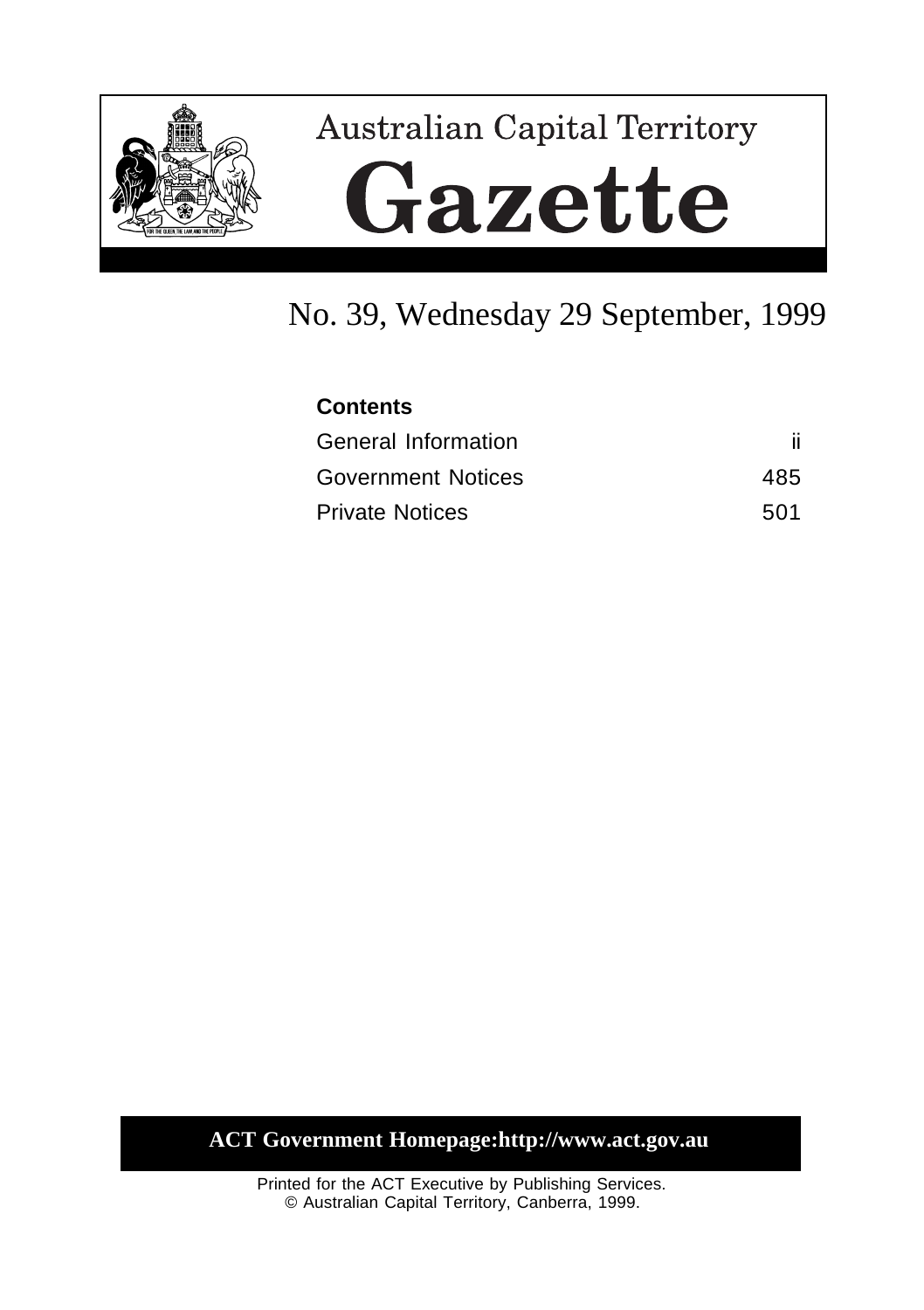## **GENERAL INFORMATION**

#### **ACT GOVERNMENT GAZETTE**

The ACT Government Gazette is published each Wednesday. The sections included in the publication are:

- General Information;
- Government Notices;
- Purchasing and Disposals;
- Invitations to Tender, Quote or Register Interest;
- Contracts arranged, and
- Private Notices

(Australian Public Service notices will continue to appear in the Commonwealth of Australia Gazette).

#### **CONTACT DETAILS**

ACT Gazette Officer Publishing Services GPO Box 158 Canberra ACT 2601

Phone: (02) 6205 0484 Fax: (02) 6205 0266 **e-mail: gazette\_office@dpa.act.gov.au** ACT Gazette Office Level 7, Macarthur House Wattle Street Lyneham 2602

#### **Notices for Publications**

Notices for the Gazette are to be lodged by 12 noon on the Wednesday prior to publication. Notices can be lodged in advance in hard copy or facsimile, by electronic mail or diskette, with a brief message of instruction and a WORD compatible document attachment.

A Gazette Request Form must also be delivered to the Gazette Office, by hand, mail or fax. For copies of this form please telephone the Gazette Office or go to www.act.gov.au/government/reports/pub/gazreq.doc.

Signed notices must be sighted by the Gazette Office before gazettal can proceed.

**Purchasing and Disposal Codes** may be accessed on the ACT Government Website:

www.act.gov.au/government/report/pub/gazette/p&d.pdf. Alternatively, you may obtain a hard copy listing by contacting the gazette office.

#### **Private Notices**

The fee for a private notice is as follows:

• minimum charge \$1.00 per word or \$100.00 whichever is the greater.

Cheques are to be made payable to 'Publishing Services' and are to be forwarded to the Gazette office with a copy of the notice (Either on a PC formatted disk in WORD, or if the notice has already been emailed, a hard copy of the notice) and Gazette Request Form. Payment can be made by EFTPOS (Bankcard, Visa or Mastercard) by telephoning the Gazette Office. Payment must be received before gazettal can proceed.

#### **Purchasing and Subscriptions**

Copies of the ACT Government Gazette may be purchased at a cost of \$5.00 (or \$2.00 for a Special Gazette) from the ACT Government shopfront, Legislation/Gazette sales counter, East Row, Canberra City. Subscriptions to the Gazette maybe arranged through the Gazette Office at a price of \$360.00 (1 July 1999 - 30 June 2000) or part thereof, including postage. Refunds will not be given for cancellations. Claims for missing items will be recognised as valid if lodged within 28 days of publication.

#### **Copyright Notice - Australian Capital Territory**

This work is copyright. Apart from any use as permitted under the Copyright Act 1968, no part may be reproduced by any process without written permission from Library and Information Management, Department of Urban Services, ACT Government, GPO Box 249, Civic Square ACT 2608.

#### **Products and Services advertised in this publication are not necessarily endorsed by the ACT Government**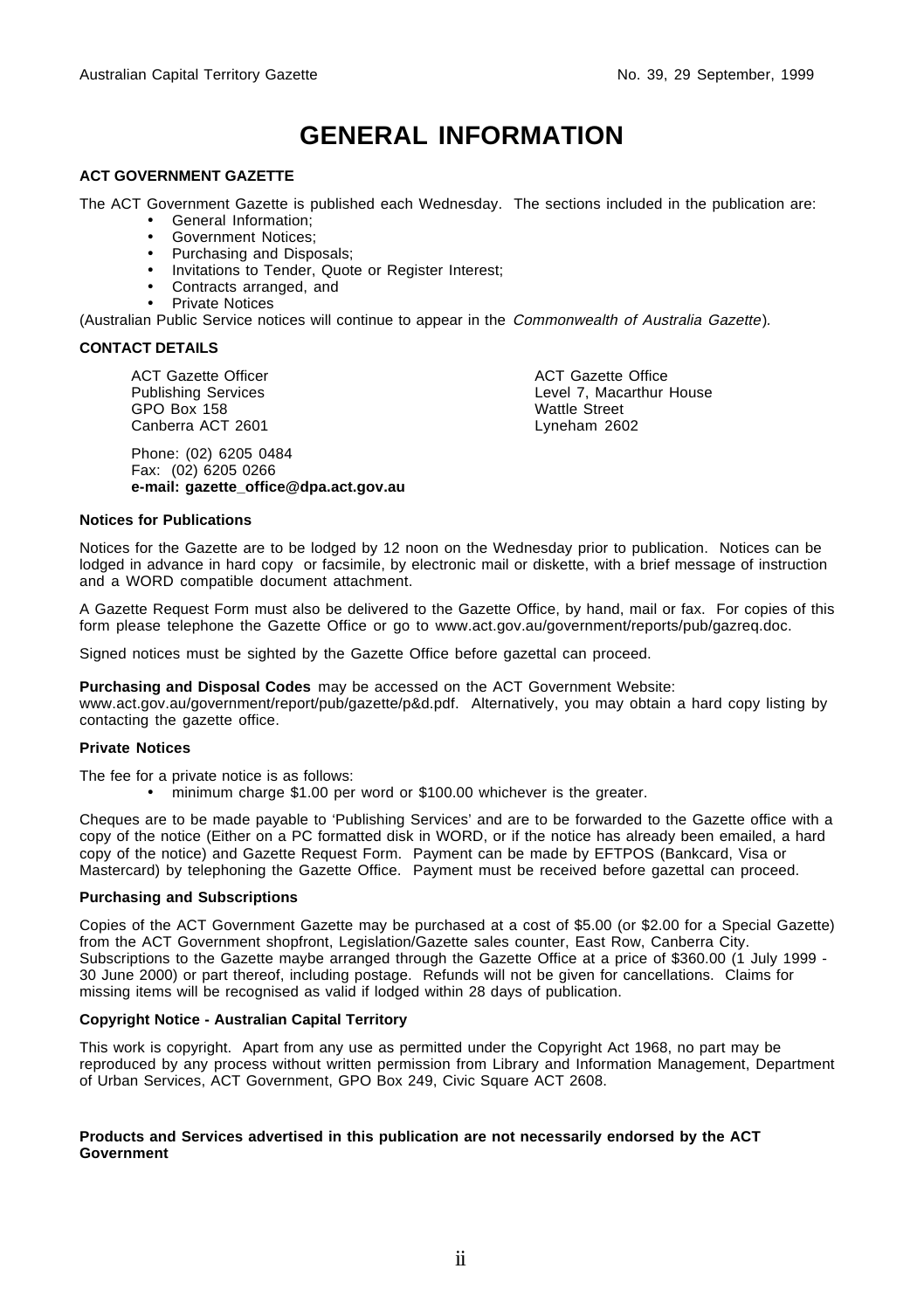## **GOVERNMENT NOTICES**

#### **NOTIFICATION OF THE MAKING OF AN INSTRUMENT**

NOTICE is hereby given that the undermentioned Instrument of the Australian Capital Territory has been made. Copies of the Instrument may be purchased from Publishing Services, Legislation and Sales Counter, ACT Government Shopfront, Corner of City Walk and East Row Canberra City ACT 2601.

| Act under which<br>Instrument made                    | <b>Description of Instrument</b>                                                          | Number and year of<br><b>Instrument</b> |
|-------------------------------------------------------|-------------------------------------------------------------------------------------------|-----------------------------------------|
| <b>Health Complaints Act</b><br>1993                  | Appointment of the<br>Community and Health<br><b>Services Complaints</b><br>Commissioner. | No. 229 of 1999                         |
| <b>Health and Community</b><br>Care Services Act 1996 | Determination of Fees and<br>Charges.                                                     | No. 230 of 1999                         |
| Agents Act 1968                                       | Appointment of James<br>Sydney O'Neill to be a<br>member of the Agents Board.             | No. 231 of 1999                         |
| Agents Act 1968                                       | Appointment of Diane Faye<br>Kargas to be a member of the<br>Agents Board.                | No. 232 of 1999                         |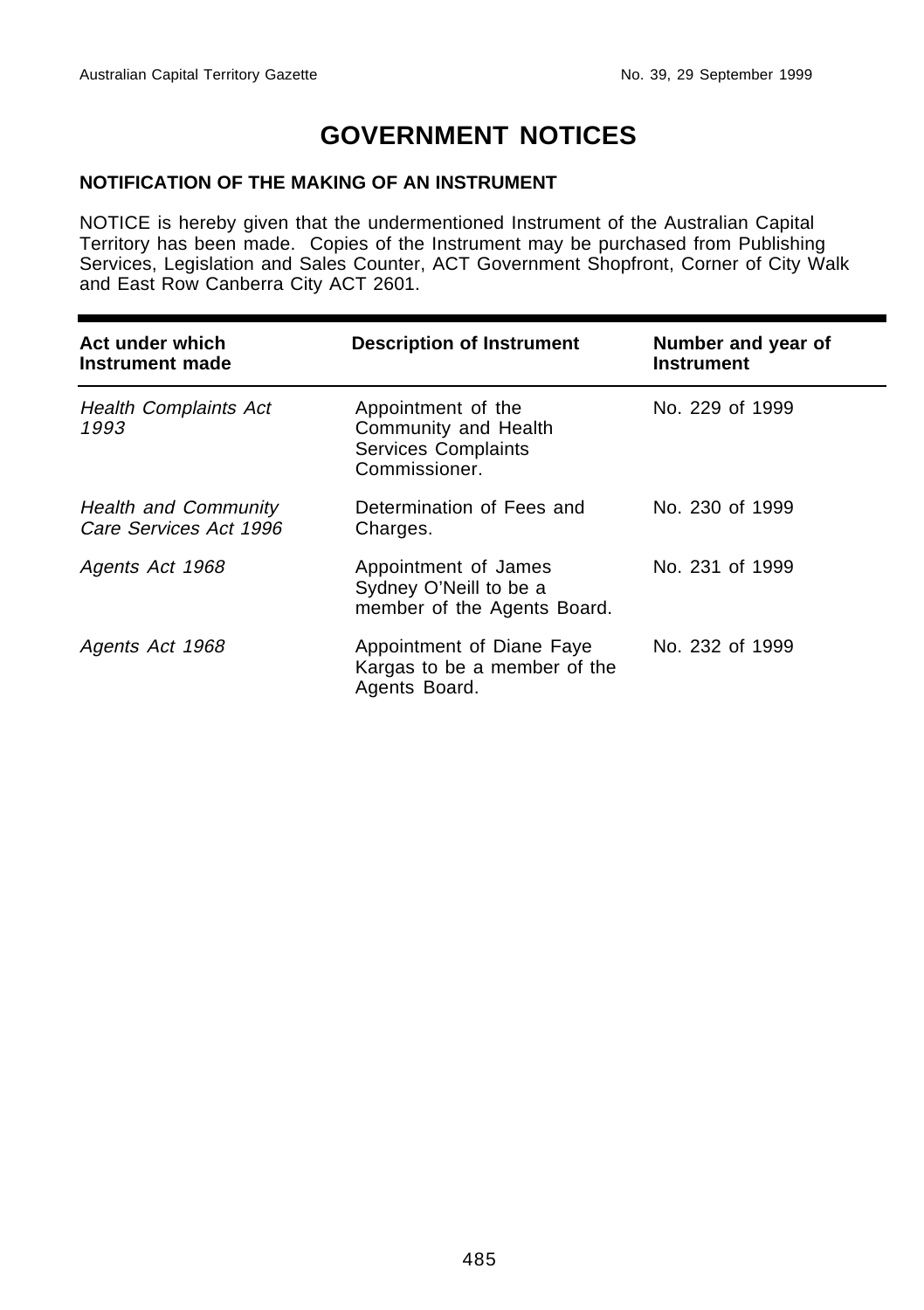#### **AUSTRALIAN CAPITAL TERRITORY**

#### **RADIATION ACT 1983 Section 73 NOTIFICATION OF DECISIONS**

Pursuant to Section 73 of the Australian Capital Territory Radiation Act 1983, the Radiation Council hereby gives notice of the particulars of the following decisions of Council, made on 25 August 1999.

#### **GRANTING OF LICENCE (paragraph 73(1)(b))**

Licensee Alan Chalk, Radincon X-Ray Pty Ltd PO Box 270

Narrabeen NSW 2099

Authorized Activities: Sell, purchase, own or have in possession, use, cause or permit to use, irradiating apparatus.

Conditions The sale, installation and servicing of x-ray apparatus.

#### **VARIATION OF CONDITIONS SPECIFIED IN A LICENCE (paragraph 73(1)(c))**

| Licensee | Vernon Baker                |
|----------|-----------------------------|
| Address  | Toshiba (Australia) Pty Ltd |
|          | <b>Medical Division</b>     |
|          | <b>PO Box 334</b>           |
|          | Fyshwick ACT 2609           |

Authorized Activities: Use, irradiating apparatus, unsealed radioactive materials.

- Conditions \* Installation, maintenance and testing of medical x-ray equipment.
	- \* Use of Tc-99m for calibrating gamma cameras.

#### **REGISTRATION OF IRRADIATING APPARATUS (paragraph 73(1)(d))**

| Owner                 | Dr Geoffrey Speldewinde                                                                                           |
|-----------------------|-------------------------------------------------------------------------------------------------------------------|
| Description<br>110kVp | CGR Stenoscop mobile II x-ray machine, S/Nos 825148G045, 550-27                                                   |
| Location              | B6/161 Strickland Crescent<br>Deakin                                                                              |
| Conditions            | Diagnostic medical fluoroscopy.                                                                                   |
| Owner                 | Canberra Hospital, Medical Imaging                                                                                |
| Description           | Siemens Mobillett plus HP mobile x-ray machine with model P135/30R tube<br>S/Nos 30088S11, 03178S11 133kVp, 450mA |
| Location              | Imaging Unit                                                                                                      |
|                       | Level 1                                                                                                           |
|                       | The National Capital Private Hospital                                                                             |
|                       | Garran                                                                                                            |
| Conditions            | Diagnostic radiography.                                                                                           |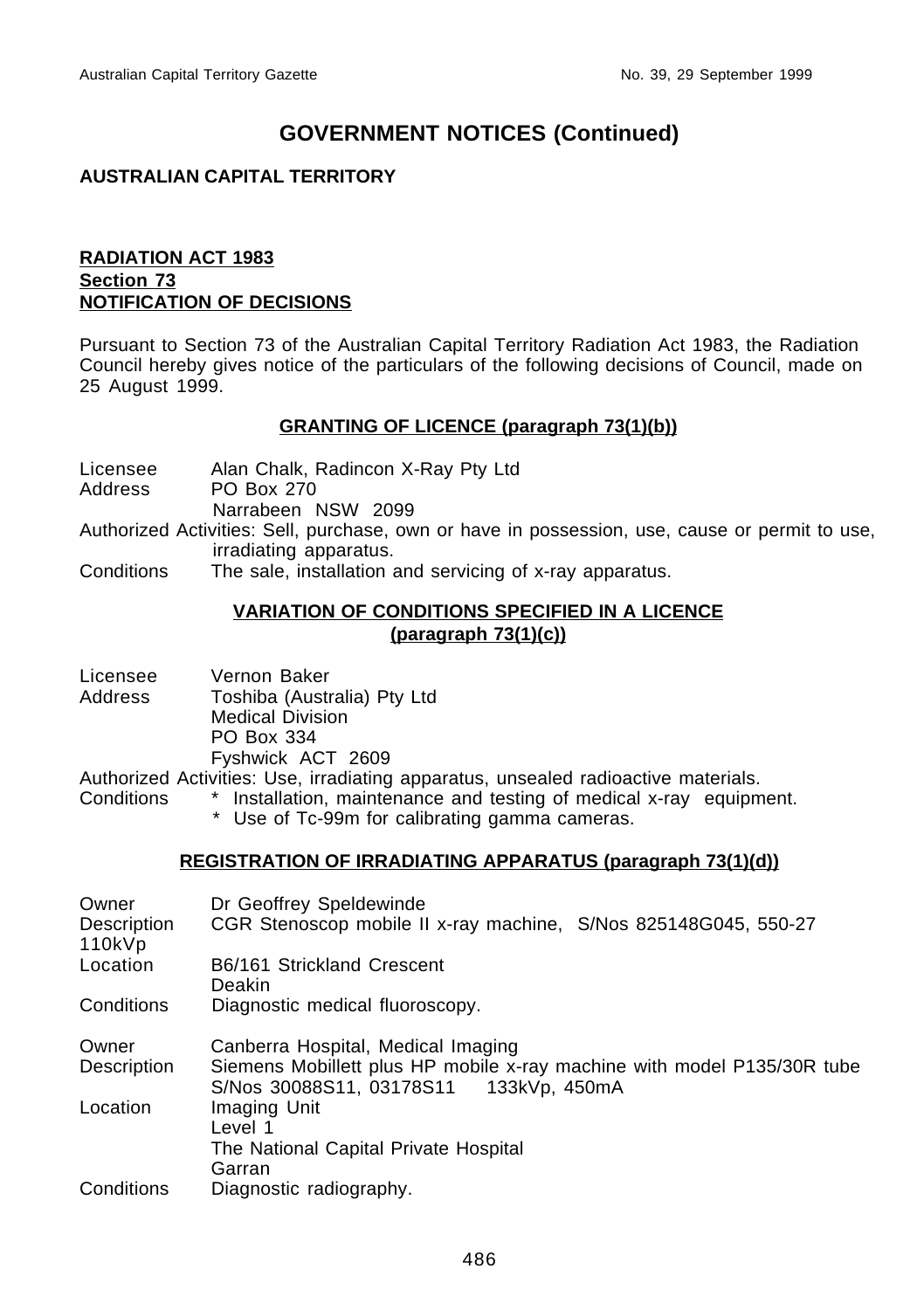#### **APPROVAL FOR ALTERATION OR MODIFICATION OF REGISTERED IRRADIATING APPARATUS (paragraph 73(1)(e))**

Owner University of Canberra Description Source set RGS-1: Cs-137/370Bq,U-238/111kBq, Co-60/740kBq, Ra-226/370kBq, 2xCs-137/222kBq, 2xY-88/370kBq, 2xRa-226/925kBq, 2xTh-232/74kBq Location Bunker Building 17 University of Canberra Bruce Conditions Teaching and instrument calibration.

**Powers of the ACT Administrative Appeals Tribunal** - The Tribunal is an independent body. The Tribunal can agree with, change or reject to the original decision, substitute its own decision or send the matter back to the decision maker for reconsideration in accordance with Tribunal recommendations.

**How to apply to the ACT Administrative Appeals Tribunal** - Simply write within 28 days explaining the details to the decision and the reasons for asking for a review. **Cost** - To lodge an application there is a fee. You may apply to have the fee waived on the grounds of hardship. No fee is payable if you are receiving legal assistance.

**Access to documents** - You may apply for access to any documents relevant to this decision under the ACT *Freedom of Information Act 1989*. For more information contact the Freedom of Information Officer, Department of Health and Community Care, on phone 62051340.

Dated this 22 day of September 1999

**Joseph Lising Chairperson Radiation Council**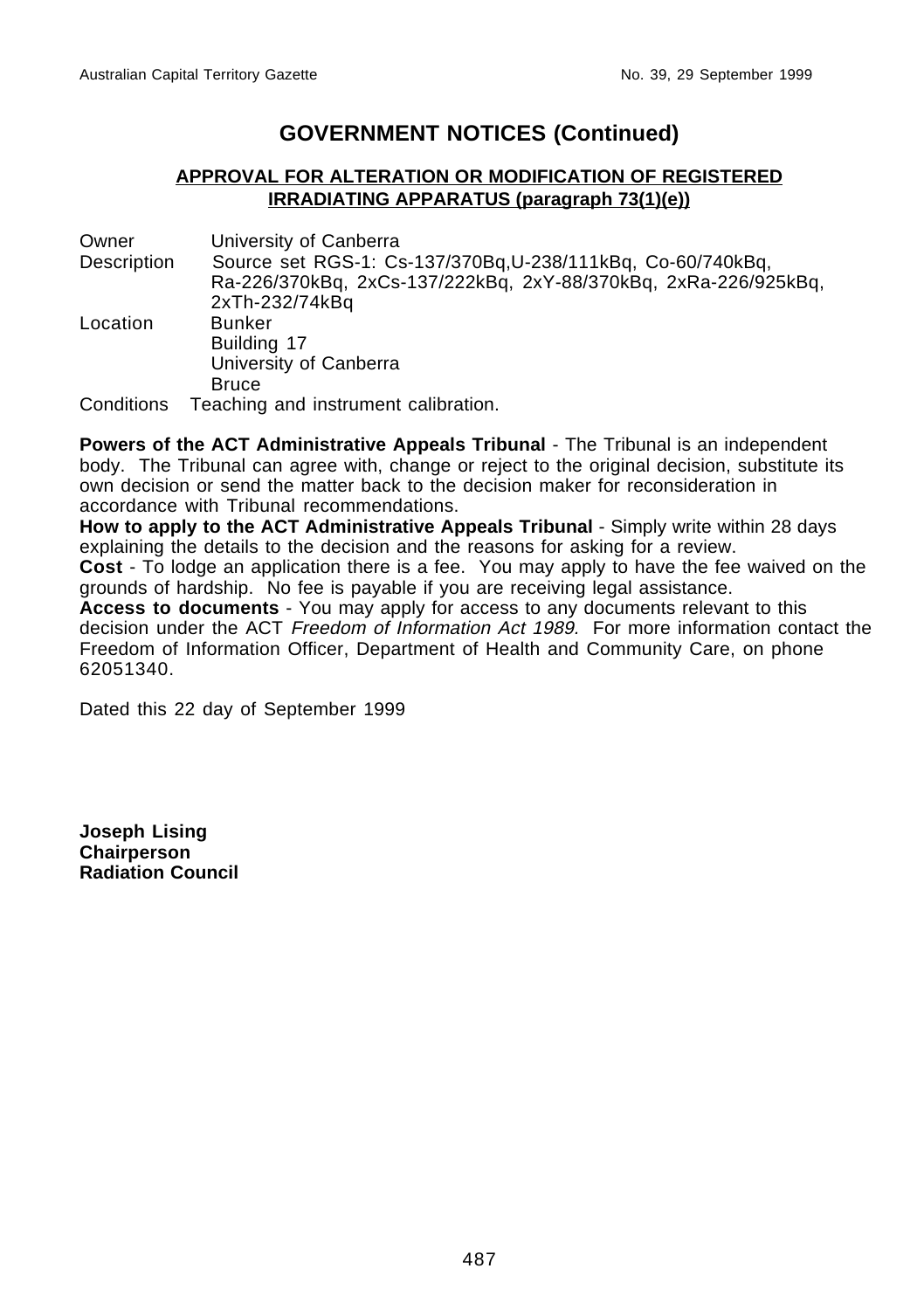

#### **AUSTRALIAN CAPITAL TERRITORY**

#### **Drugs of Dependence Act 1989**

#### AUTHORISATION

Pursuant to Section 200 of the Drugs of Dependence Act 1989, I, Michael Moore, Minister for Health and Community Care, HEREBY AUTHORISE

#### **PAUL GREGORY IMHOFF**

as public employees to possess: all drugs listed in Schedule 1 of the Drugs of Dependence Regulations 1993; all prohibited substances listed in Schedule 2 of the Drugs of Dependence Regulations 1993; and the isotopically labelled analogues of these drugs and prohibited substances, in the course of his or her duties.

Dated this 21<sup>st</sup> day of September in the year 1999

**Michael Moore MLA** Minister for Health and Community Care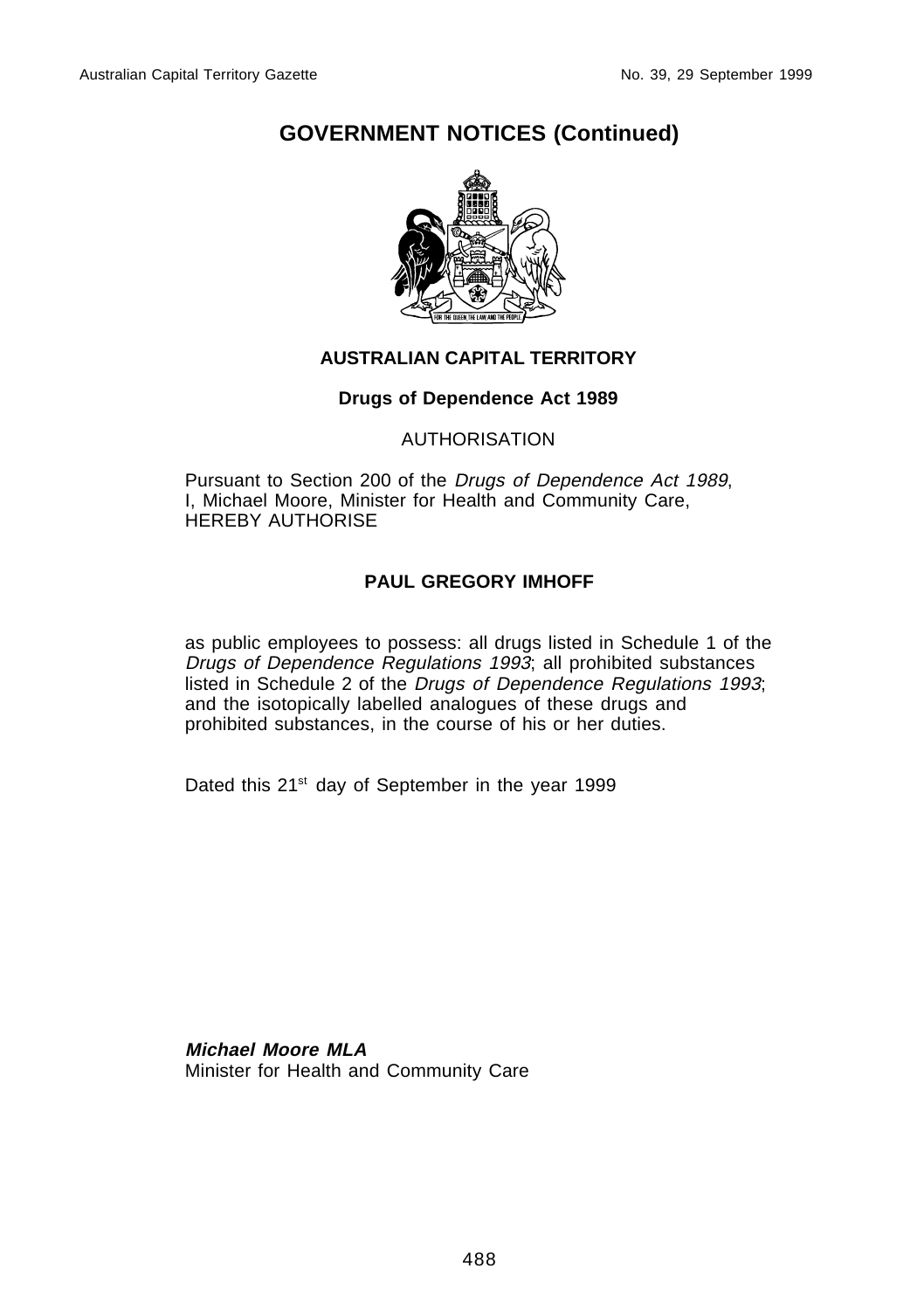#### **AUSTRALIAN CAPITAL TERRITORY**

#### **DRUGS OF DEPENDENCE ACT 1989**

#### **AUTHORISATION**

#### **EXPLANATORY STATEMENT**

Analytical services to support the Drugs of Dependence Act 1989, Motor Traffic (Alcohol and Drugs) Act 1977, and forensic toxicology investigations into coronial matters are provided by the ACT Government Analytical Laboratory of the ACT Department of Health and Community Care.

For the purposes of identifying and quantifying illicit drugs and other drugs in biological fluids, the ACT Government Analytical Laboratory is required to hold quantities of pure standards and their isotopically labelled analogues.

Importation of pure reference standards requires obtaining import licences. Importation from some countries (in particular the USA) requires proof of authorisation to possess the substances in question.

The Minister may, by instrument, under Section 200 of the Drugs of Dependence Act 1989, authorise a public employee to possess specified drugs of dependence or specified prohibited substances in the course of his or her duties.

Paul Gregory Imhoff is an authorised analyst in pursuance of Section 183 of the Drugs of Dependence Act 1989 and is a staff member of the ACT Government Analytical Laboratory.

Mr Imhoff is authorised to possess all drugs listed in Schedule 1 of the Drugs of Dependence Regulations of 1993, all prohibited substances listed in Schedule 2 of the Drugs of Dependence Regulations 1993, and the isotopically labelled analogues of these drugs and prohibited substances, in the course of his duties.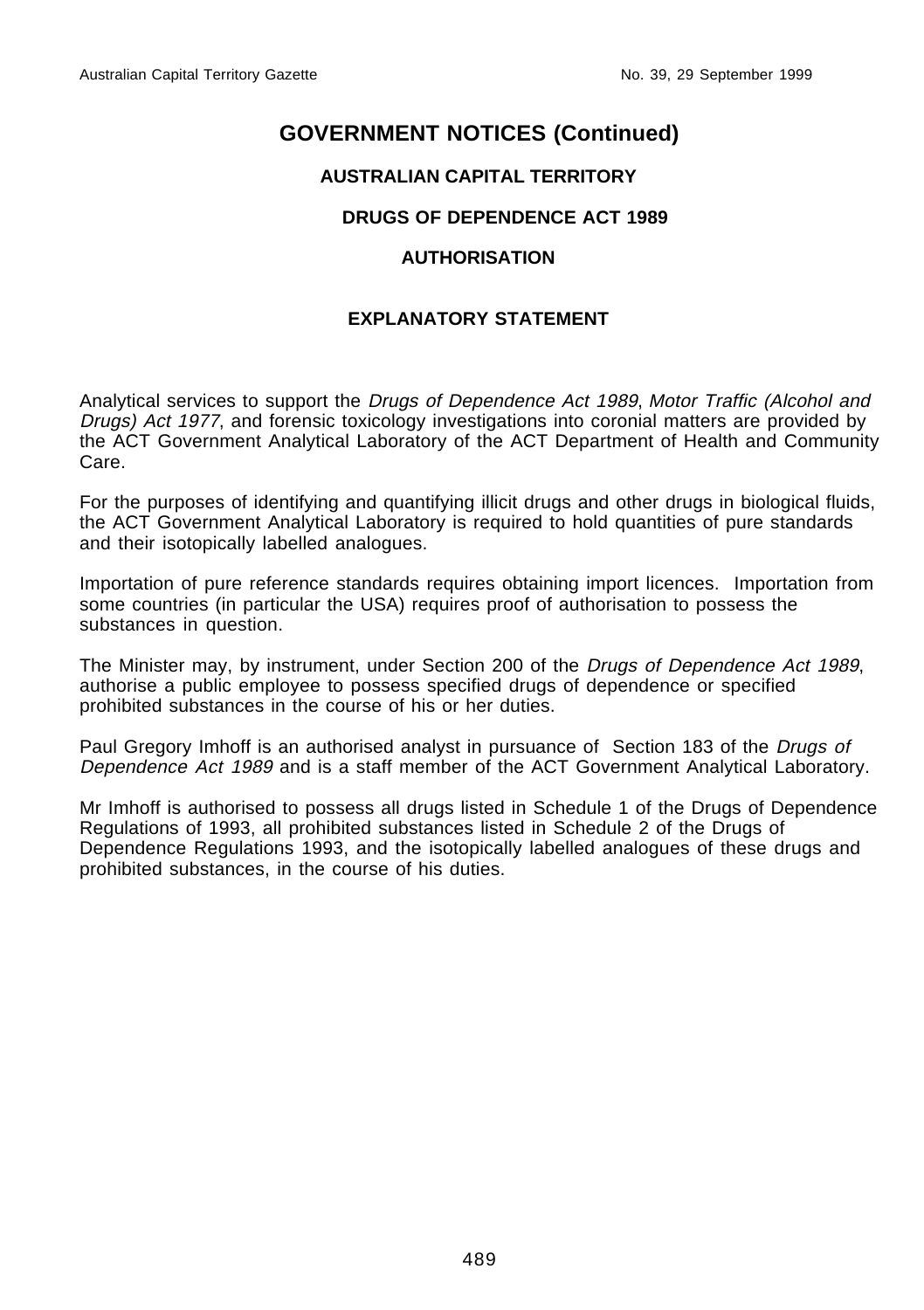#### **AUSTRALIAN CAPITAL TERRITORY**

#### **SMOKE-FREE AREAS (ENCLOSED PUBLIC PLACES) ACT 1994**

#### **Appointment of Smoke-Free Areas Inspector**

I, Michael John Moore pursuant to my powers under Section 11 of the Smoke-free Areas (Enclosed Public Places) Act 1994, do by this instrument appoint,

#### **SHIRLEY FAYE BOWEN**

as a Smoke-free Areas Inspector from the date of notification of this instrument in the ACT Gazette.

Dated this 21<sup>st</sup> day of September 1999

#### **Michael John Moore**

Minister for Health and Community Care

#### **AUSTRALIAN CAPITAL TERRITORY**

#### **SMOKE-FREE AREAS (ENCLOSED PUBLIC PLACES) ACT 1994**

#### **Appointment of Smoke-Free Areas Inspector**

I, Michael John Moore pursuant to my powers under Section 11 of the Smoke-free Areas (Enclosed Public Places) Act 1994, do by this instrument appoint,

#### **RALPH EMMANUEL ANTHONY**

as a Smoke-free Areas Inspector from the date of notification of this instrument in the ACT Gazette.

Dated this 21<sup>st</sup> day of September 1999

**Michael John Moore**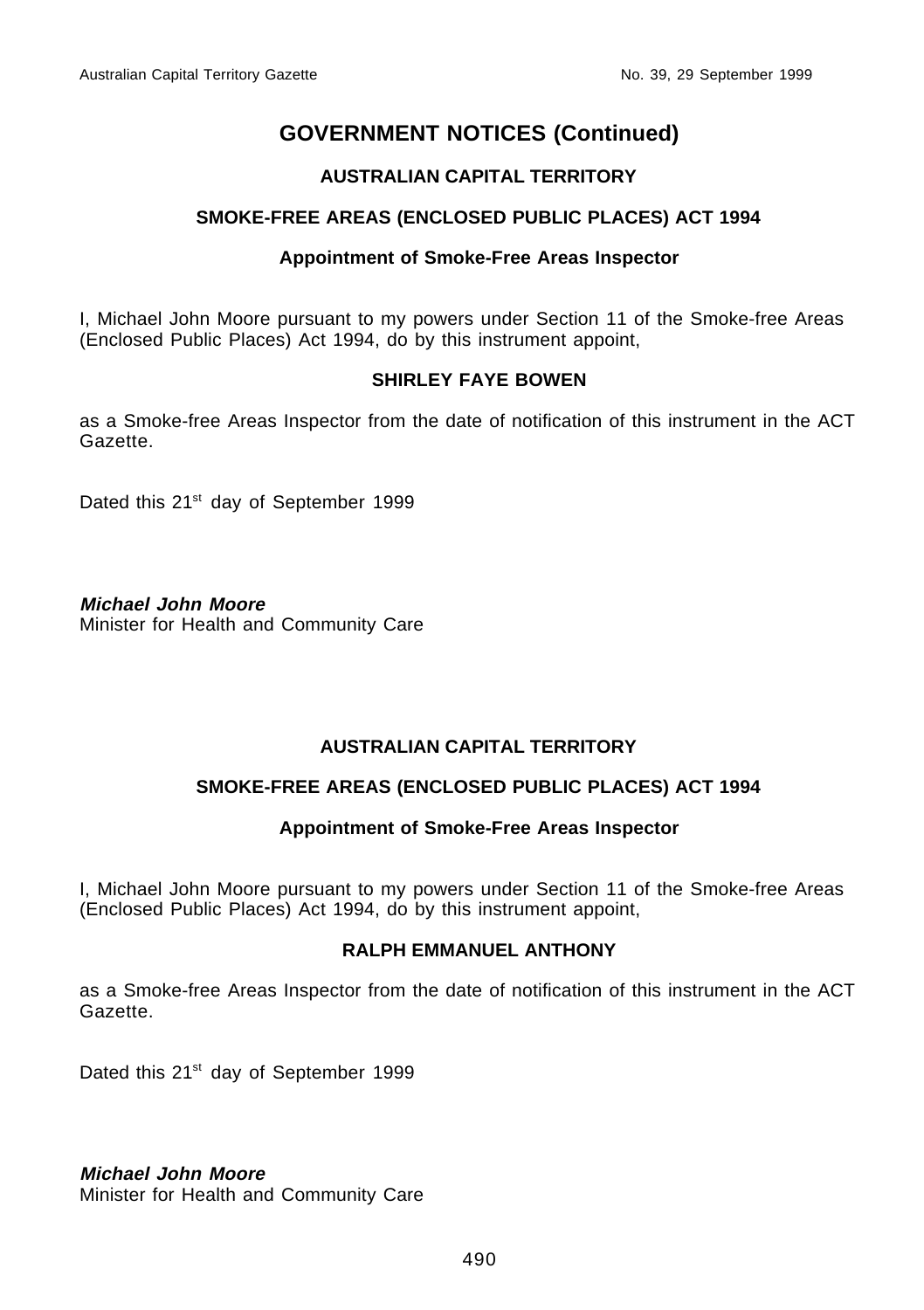#### **AUSTRALIAN CAPITAL TERRITORY**

#### **SMOKE-FREE AREAS (ENCLOSED PUBLIC PLACES) ACT 1994**

#### **Appointment of Smoke-Free Areas Inspector**

I, Michael John Moore pursuant to my powers under Section 11 of the Smoke-free Areas (Enclosed Public Places) Act 1994, do by this instrument appoint,

#### **ANTHONY JOHN BURNS**

as a Smoke-free Areas Inspector from the date of notification of this instrument in the ACT Gazette.

Dated this 21<sup>st</sup> day of September 1999

#### **Michael John Moore**

Minister for Health and Community Care

#### **AUSTRALIAN CAPITAL TERRITORY**

#### **SMOKE-FREE AREAS (ENCLOSED PUBLIC PLACES) ACT 1994**

#### **Appointment of Smoke-Free Areas Inspector**

I, Michael John Moore pursuant to my powers under Section 11 of the Smoke-free Areas (Enclosed Public Places) Act 1994, do by this instrument appoint,

#### **AUGUSTINE CHEN**

as a Smoke-free Areas Inspector from the date of notification of this instrument in the ACT Gazette.

Dated this 21<sup>st</sup> day of September 1999

**Michael John Moore**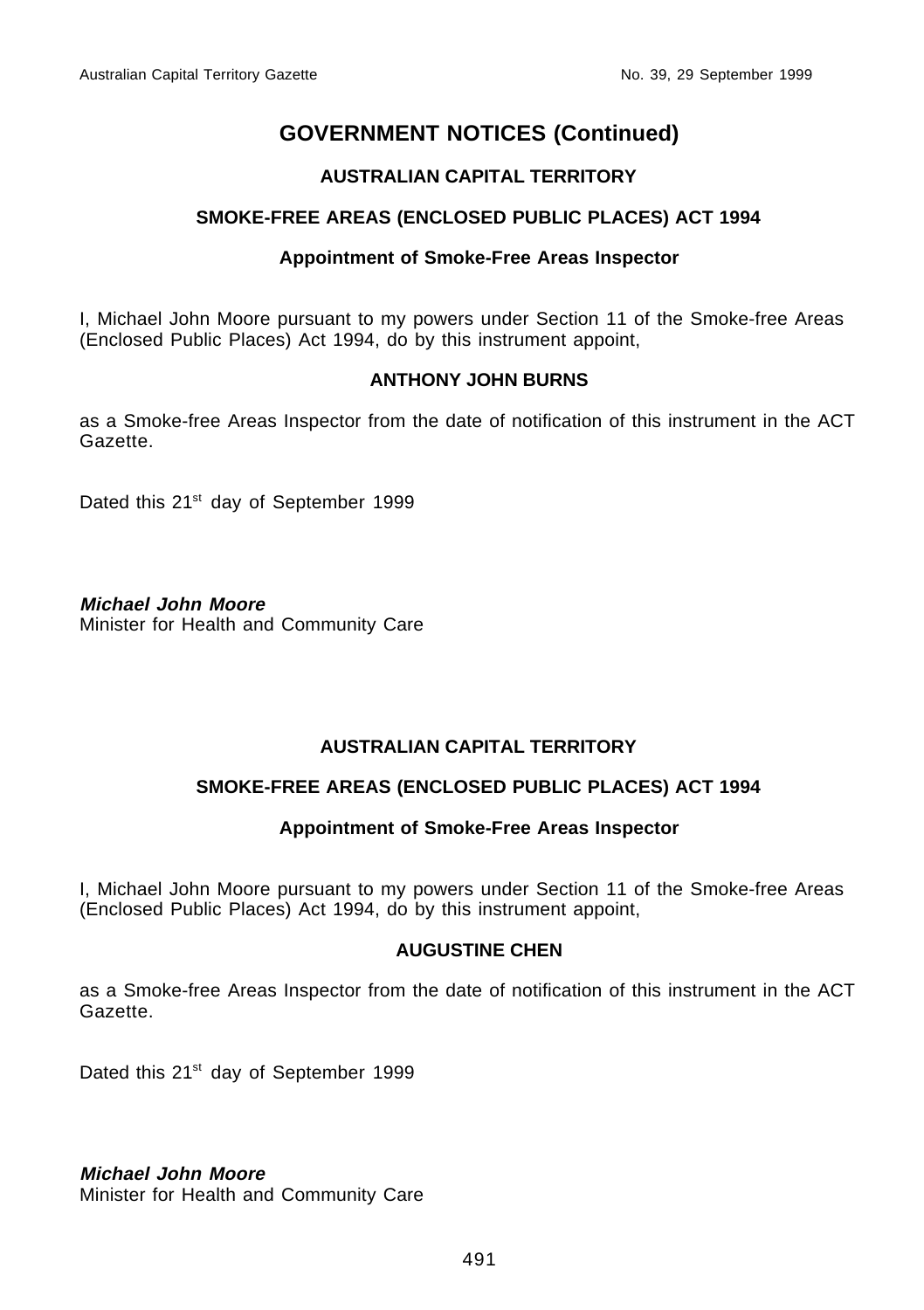#### **AUSTRALIAN CAPITAL TERRITORY**

#### **SMOKE-FREE AREAS (ENCLOSED PUBLIC PLACES) ACT 1994**

#### **Appointment of Smoke-Free Areas Inspector**

I, Michael John Moore pursuant to my powers under Section 11 of the Smoke-free Areas (Enclosed Public Places) Act 1994, do by this instrument appoint,

#### **PETER JOHN COLLINS**

as a Smoke-free Areas Inspector from the date of notification of this instrument in the ACT Gazette.

Dated this 21<sup>st</sup> day of September 1999

#### **Michael John Moore**

Minister for Health and Community Care

#### **AUSTRALIAN CAPITAL TERRITORY**

#### **SMOKE-FREE AREAS (ENCLOSED PUBLIC PLACES) ACT 1994**

#### **Appointment of Smoke-Free Areas Inspector**

I, Michael John Moore pursuant to my powers under Section 11 of the Smoke-free Areas (Enclosed Public Places) Act 1994, do by this instrument appoint,

#### **JORGE GUILLEN**

as a Smoke-free Areas Inspector from the date of notification of this instrument in the ACT Gazette.

Dated this 21<sup>st</sup> day of September 1999

**Michael John Moore**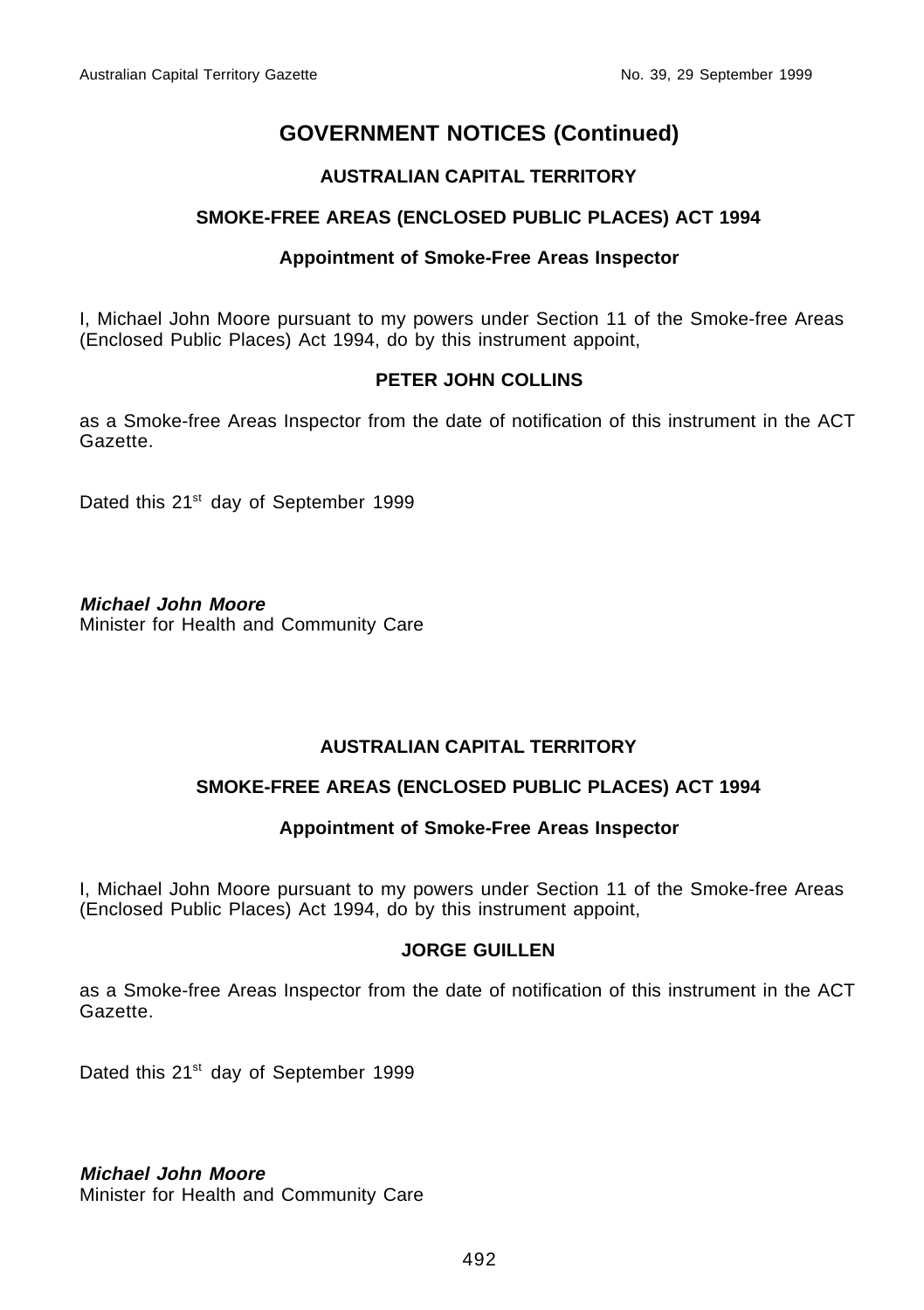#### **AUSTRALIAN CAPITAL TERRITORY**

#### **SMOKE-FREE AREAS (ENCLOSED PUBLIC PLACES) ACT 1994**

#### **Appointment of Smoke-Free Areas Inspector**

I, Michael John Moore pursuant to my powers under Section 11 of the Smoke-free Areas (Enclosed Public Places) Act 1994, do by this instrument appoint,

#### **DAVID GAYTON KALLIR PREECE**

as a Smoke-free Areas Inspector from the date of notification of this instrument in the ACT Gazette.

Dated this 21<sup>st</sup> day of September 1999

#### **Michael John Moore**

Minister for Health and Community Care

#### **AUSTRALIAN CAPITAL TERRITORY**

#### **SMOKE-FREE AREAS (ENCLOSED PUBLIC PLACES) ACT 1994**

#### **Appointment of Smoke-Free Areas Inspector**

I, Michael John Moore pursuant to my powers under Section 11 of the Smoke-free Areas (Enclosed Public Places) Act 1994, do by this instrument appoint,

#### **ANDREW LEE KAYE**

as a Smoke-free Areas Inspector from the date of notification of this instrument in the ACT Gazette.

Dated this 21<sup>st</sup> day of September 1999

**Michael John Moore**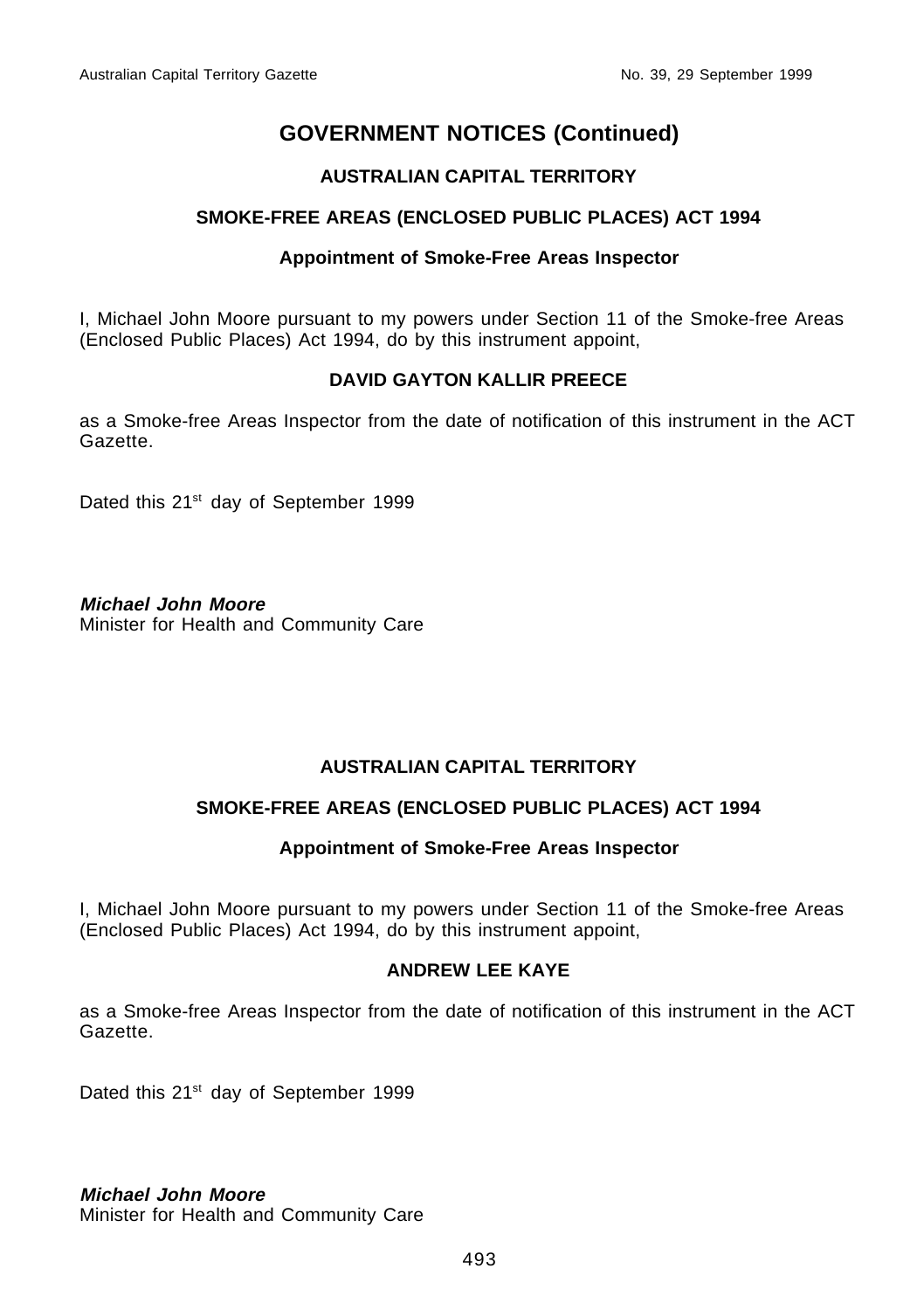#### **AUSTRALIAN CAPITAL TERRITORY**

#### **SMOKE-FREE AREAS (ENCLOSED PUBLIC PLACES) ACT 1994**

#### **Appointment of Smoke-Free Areas Inspector**

I, Michael John Moore pursuant to my powers under Section 11 of the Smoke-free Areas (Enclosed Public Places) Act 1994, do by this instrument appoint,

#### **PING YING KONG**

as a Smoke-free Areas Inspector from the date of notification of this instrument in the ACT Gazette.

Dated this 21<sup>st</sup> day of September 1999

**Michael John Moore**

Minister for Health and Community Care

#### **AUSTRALIAN CAPITAL TERRITORY**

#### **SMOKE-FREE AREAS (ENCLOSED PUBLIC PLACES) ACT 1994**

#### **Appointment of Smoke-Free Areas Inspector**

I, Michael John Moore pursuant to my powers under Section 11 of the Smoke-free Areas (Enclosed Public Places) Act 1994, do by this instrument appoint,

#### **RODNEY CLIFFORD LAWSON**

as a Smoke-free Areas Inspector from the date of notification of this instrument in the ACT Gazette.

Dated this 21<sup>st</sup> day of September 1999

**Michael John Moore**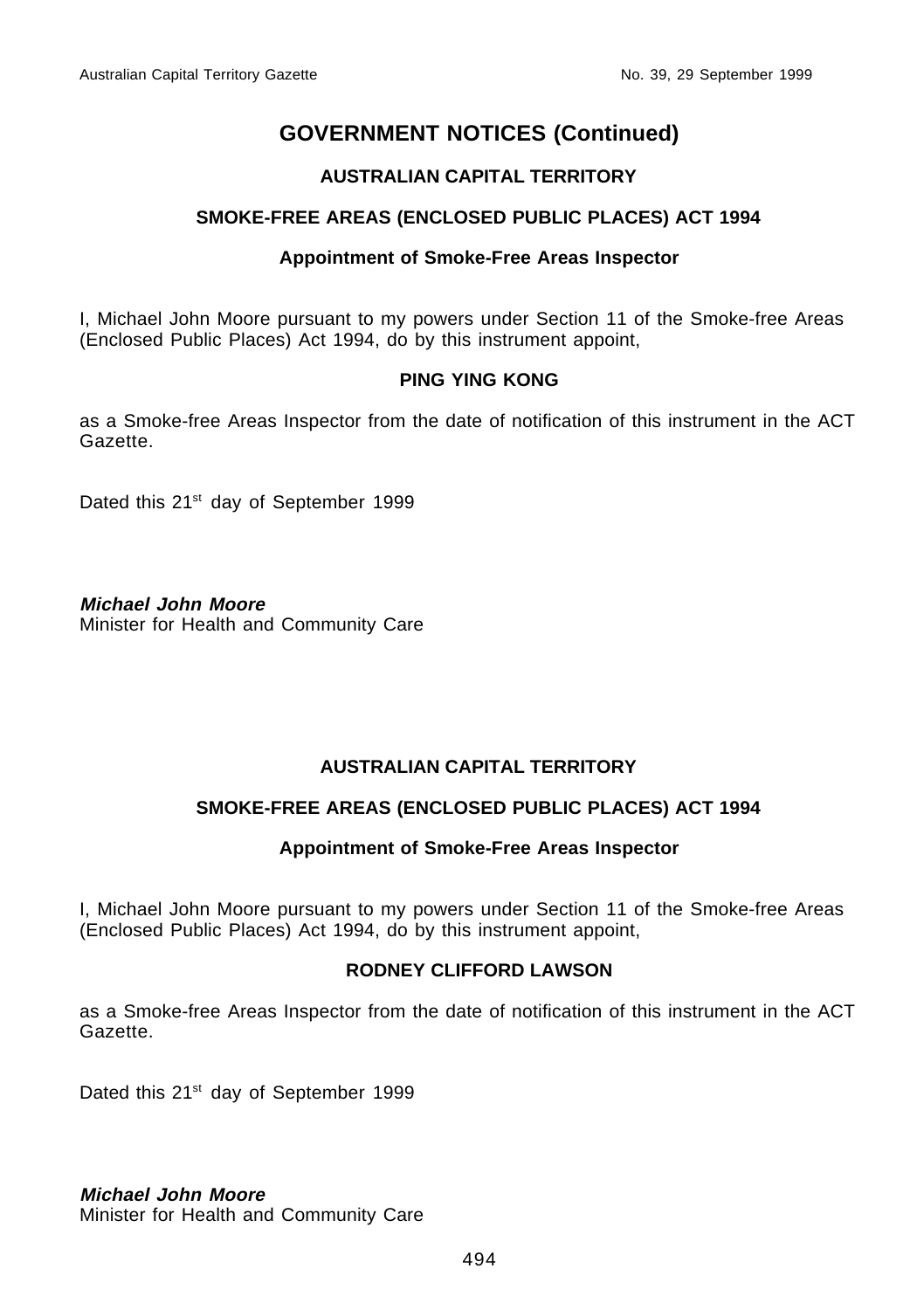#### **AUSTRALIAN CAPITAL TERRITORY**

#### **SMOKE-FREE AREAS (ENCLOSED PUBLIC PLACES) ACT 1994**

#### **Appointment of Smoke-Free Areas Inspector**

I, Michael John Moore pursuant to my powers under Section 11 of the Smoke-free Areas (Enclosed Public Places) Act 1994, do by this instrument appoint,

#### **PATRICK THOMAS JOSEPH LORKIN**

as a Smoke-free Areas Inspector from the date of notification of this instrument in the ACT Gazette.

Dated this 21<sup>st</sup> day of September 1999

#### **Michael John Moore**

Minister for Health and Community Care

#### **AUSTRALIAN CAPITAL TERRITORY**

#### **SMOKE-FREE AREAS (ENCLOSED PUBLIC PLACES) ACT 1994**

#### **Appointment of Smoke-Free Areas Inspector**

I, Michael John Moore pursuant to my powers under Section 11 of the Smoke-free Areas (Enclosed Public Places) Act 1994, do by this instrument appoint,

#### **BARRY JOSEPH LYNCH**

as a Smoke-free Areas Inspector from the date of notification of this instrument in the ACT Gazette.

Dated this 21<sup>st</sup> day of September 1999

**Michael John Moore**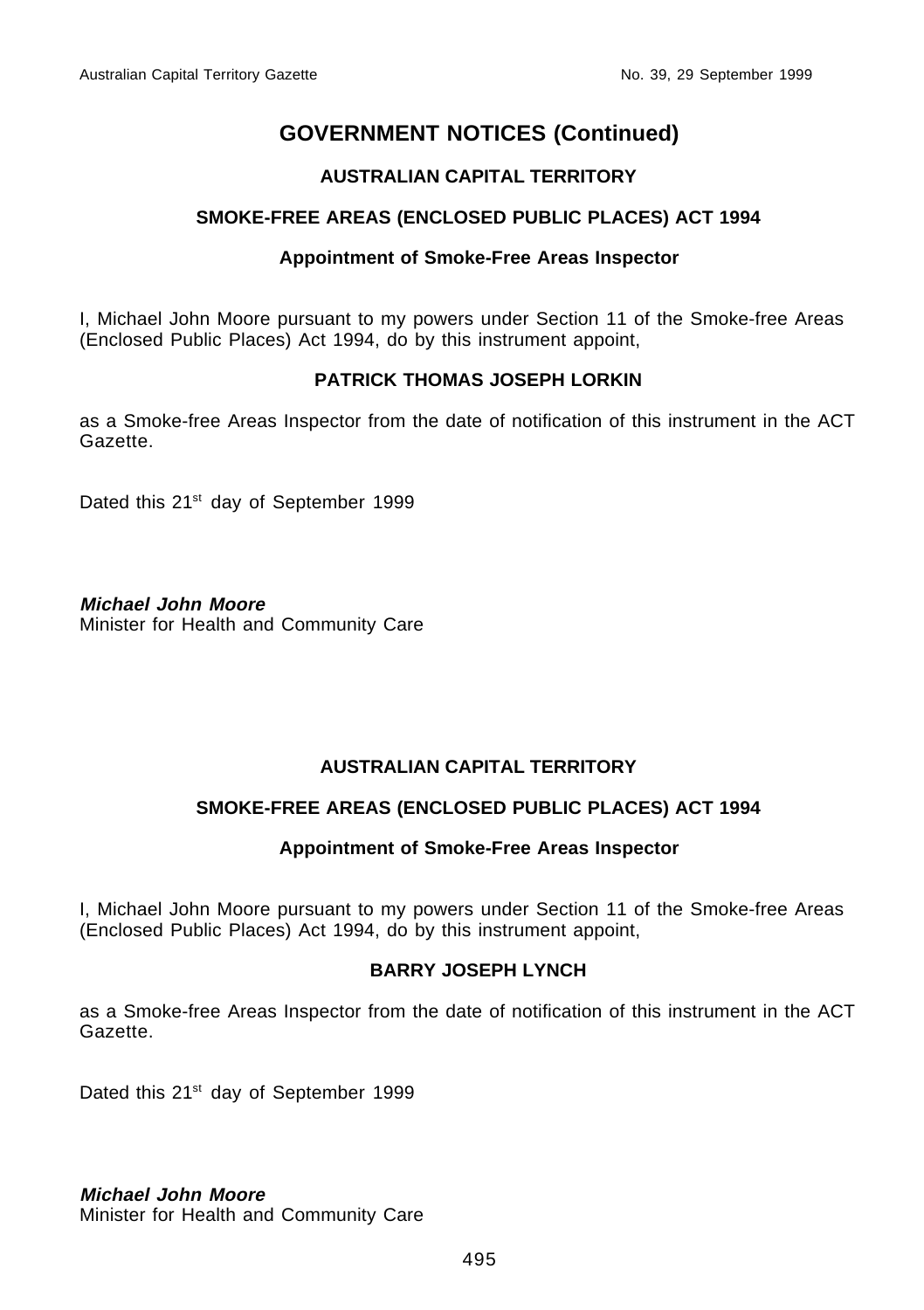#### **AUSTRALIAN CAPITAL TERRITORY**

#### **SMOKE-FREE AREAS (ENCLOSED PUBLIC PLACES) ACT 1994**

#### **Appointment of Smoke-Free Areas Inspector**

I, Michael John Moore pursuant to my powers under Section 11 of the Smoke-free Areas (Enclosed Public Places) Act 1994, do by this instrument appoint,

#### **ELIZABETH JOY MAZENCO**

as a Smoke-free Areas Inspector from the date of notification of this instrument in the ACT Gazette.

Dated this 21<sup>st</sup> day of September 1999

#### **Michael John Moore**

Minister for Health and Community Care

#### **AUSTRALIAN CAPITAL TERRITORY**

#### **SMOKE-FREE AREAS (ENCLOSED PUBLIC PLACES) ACT 1994**

#### **Appointment of Smoke-Free Areas Inspector**

I, Michael John Moore pursuant to my powers under Section 11 of the Smoke-free Areas (Enclosed Public Places) Act 1994, do by this instrument appoint,

#### **SHRIYASH MISTRY**

as a Smoke-free Areas Inspector from the date of notification of this instrument in the ACT Gazette.

Dated this 21<sup>st</sup> day of September 1999

**Michael John Moore**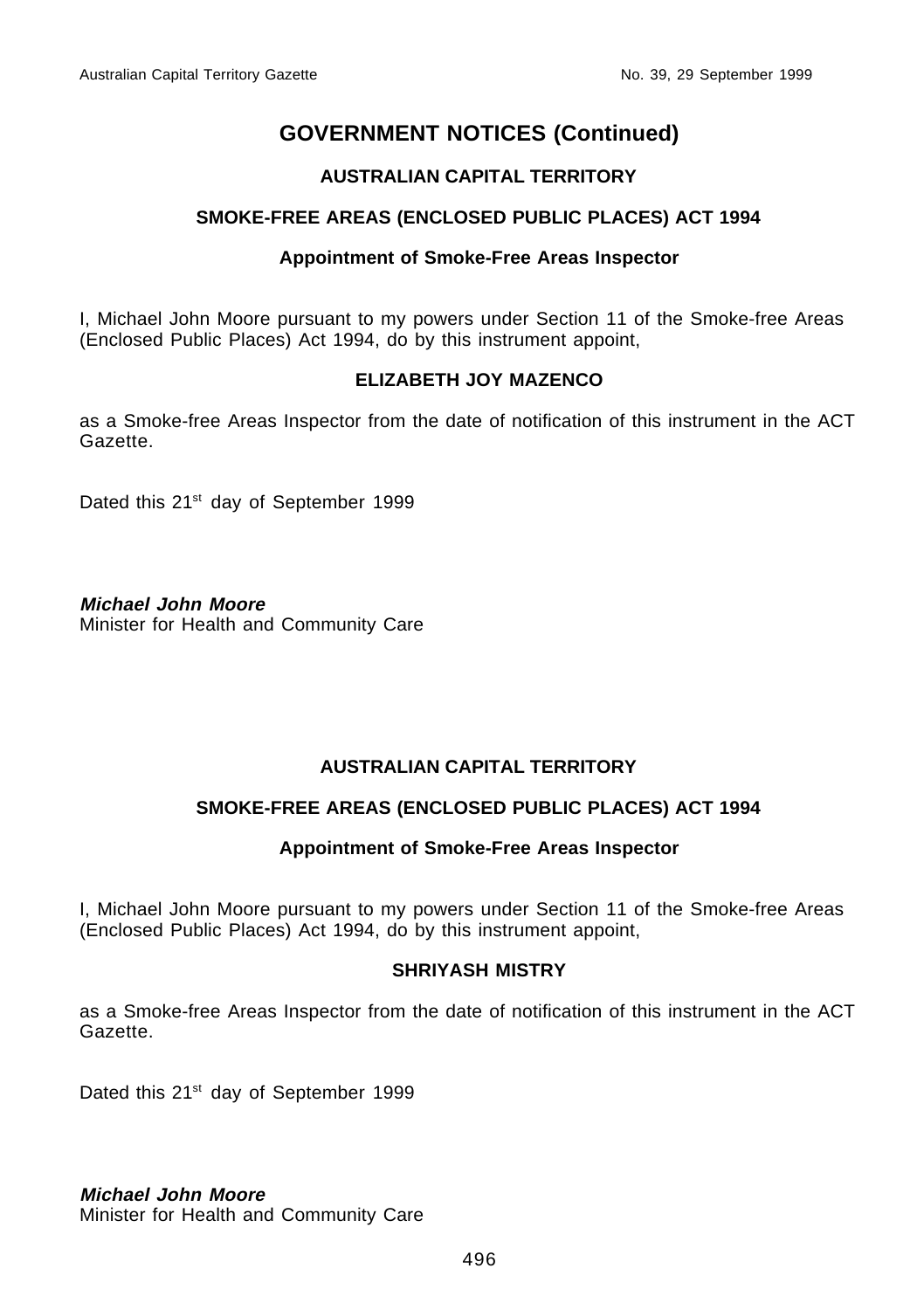#### **AUSTRALIAN CAPITAL TERRITORY**

#### **SMOKE-FREE AREAS (ENCLOSED PUBLIC PLACES) ACT 1994**

#### **Appointment of Smoke-Free Areas Inspector**

I, Michael John Moore pursuant to my powers under Section 11 of the Smoke-free Areas (Enclosed Public Places) Act 1994, do by this instrument appoint,

#### **SIMON KWAN KIT NG**

as a Smoke-free Areas Inspector from the date of notification of this instrument in the ACT Gazette.

Dated this 21<sup>st</sup> day of September 1999

#### **Michael John Moore**

Minister for Health and Community Care

#### **AUSTRALIAN CAPITAL TERRITORY**

#### **SMOKE-FREE AREAS (ENCLOSED PUBLIC PLACES) ACT 1994**

#### **Appointment of Smoke-Free Areas Inspector**

I, Michael John Moore pursuant to my powers under Section 11 of the Smoke-free Areas (Enclosed Public Places) Act 1994, do by this instrument appoint,

#### **BAL KRISHNA REDDY**

as a Smoke-free Areas Inspector from the date of notification of this instrument in the ACT Gazette.

Dated this 21<sup>st</sup> day of September 1999

**Michael John Moore**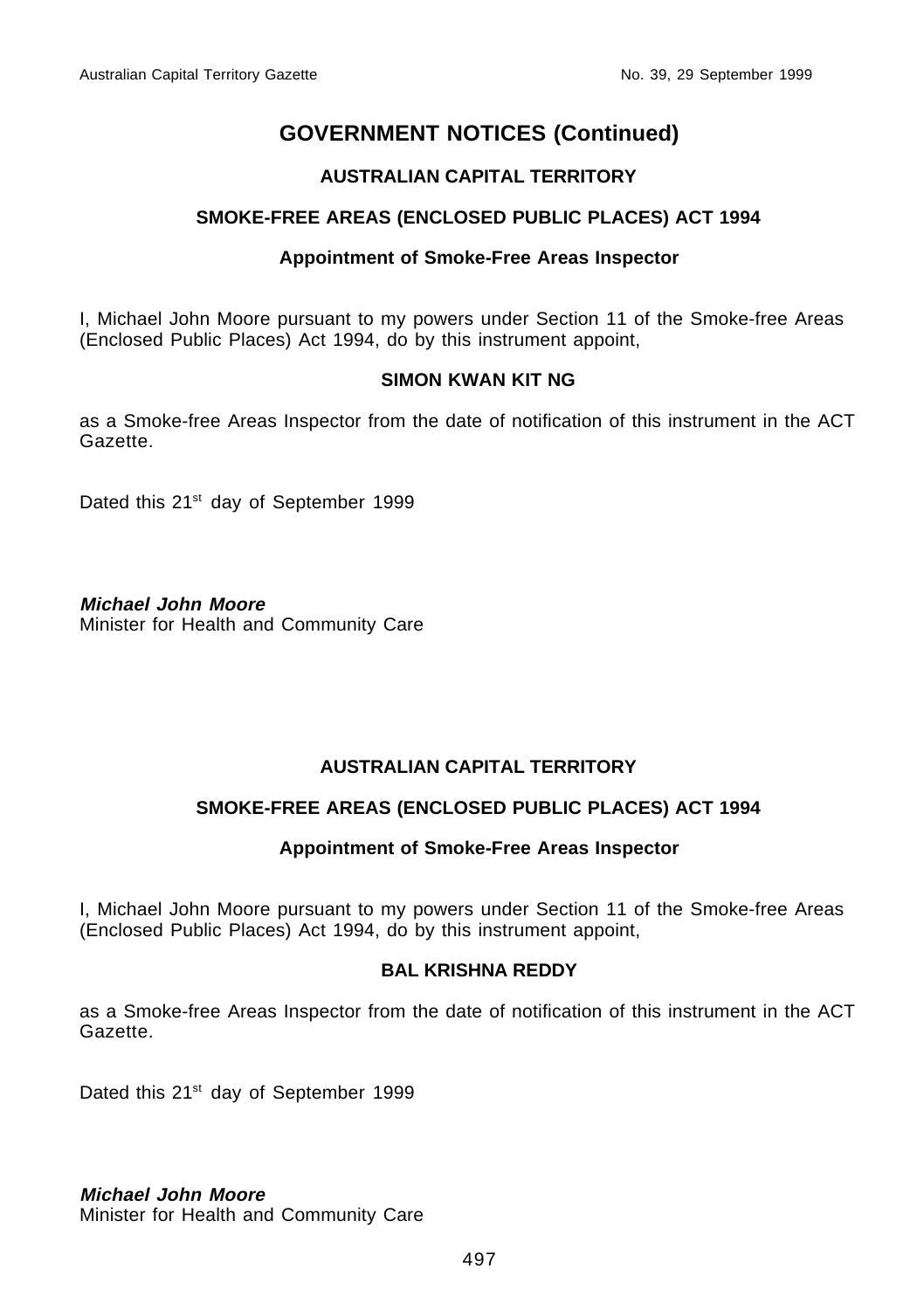#### **AUSTRALIAN CAPITAL TERRITORY**

#### **SMOKE-FREE AREAS (ENCLOSED PUBLIC PLACES) ACT 1994**

#### **Appointment of Smoke-Free Areas Inspector**

I, Michael John Moore pursuant to my powers under Section 11 of the Smoke-free Areas (Enclosed Public Places) Act 1994, do by this instrument appoint,

#### **JEAN CLAUDE RIBOT MOUTIA**

as a Smoke-free Areas Inspector from the date of notification of this instrument in the ACT Gazette.

Dated this 21<sup>st</sup> day of September 1999

#### **Michael John Moore**

Minister for Health and Community Care

#### **AUSTRALIAN CAPITAL TERRITORY**

#### **SMOKE-FREE AREAS (ENCLOSED PUBLIC PLACES) ACT 1994**

#### **Appointment of Smoke-Free Areas Inspector**

I, Michael John Moore pursuant to my powers under Section 11 of the Smoke-free Areas (Enclosed Public Places) Act 1994, do by this instrument appoint,

#### **JOHN WOOLLARD**

as a Smoke-free Areas Inspector from the date of notification of this instrument in the ACT Gazette.

Dated this 21<sup>st</sup> day of September 1999

**Michael John Moore**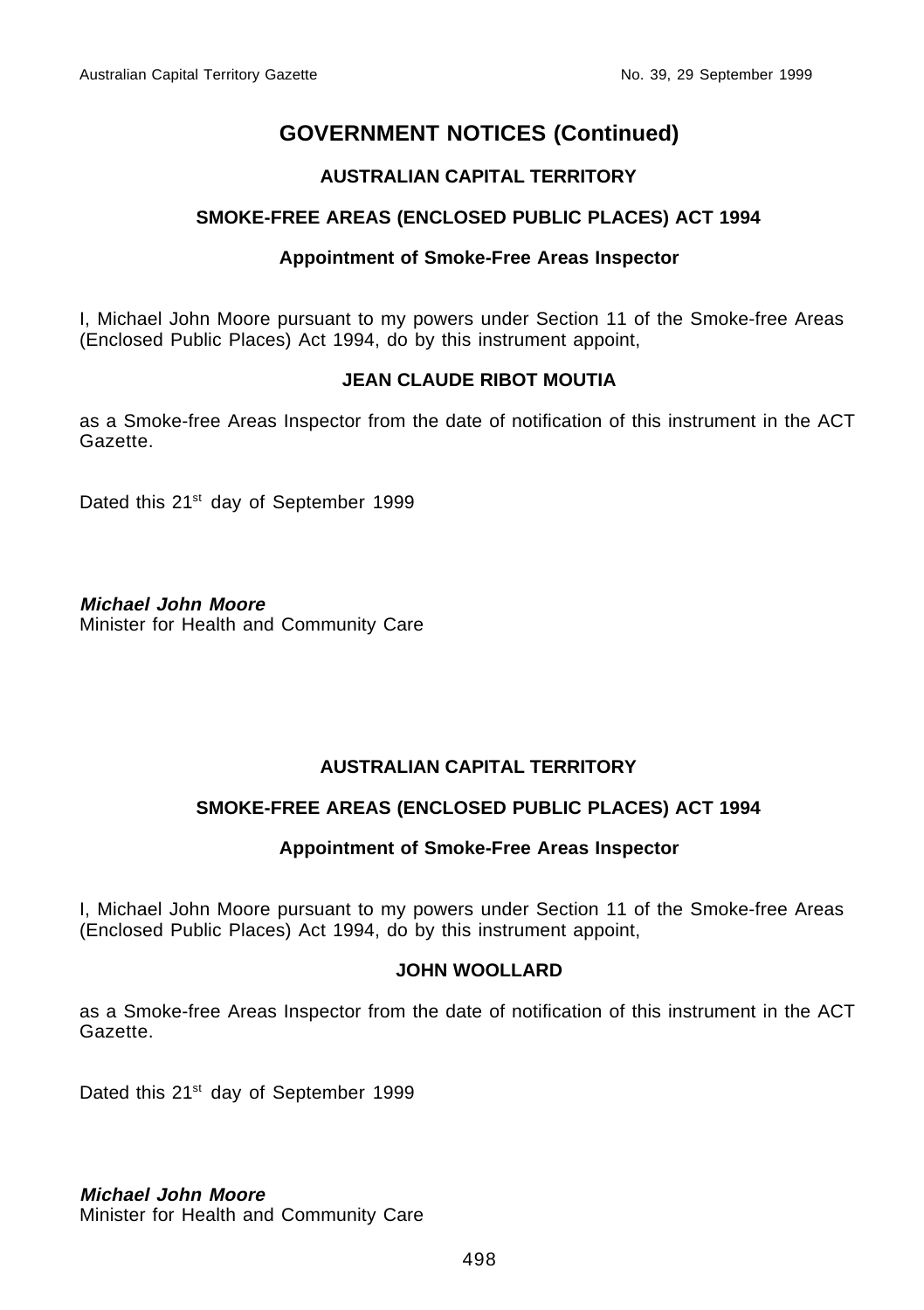#### **AUSTRALIAN CAPITAL TERRITORY**

#### **SMOKE-FREE AREAS (ENCLOSED PUBLIC PLACES) ACT 1994**

#### **Appointment of Smoke-free Areas Inspector**

## **EXPLANATORY STATEMENT**

Section 11(1) of the Smoke-free Areas (Enclosed Public Places) Act 1994 provides for the appointment of Smoke-free Areas Inspectors.

This instrument appoints a person as a Smoke-free Areas Inspector. The powers of Smokefree Areas Inspectors are stated under Section 12 of the Act.

A Smoke-free Areas Inspector is a standing appointment and the Inspector shall perform such duties as the Minister directs for the purpose of promoting compliance with the Act and the regulations.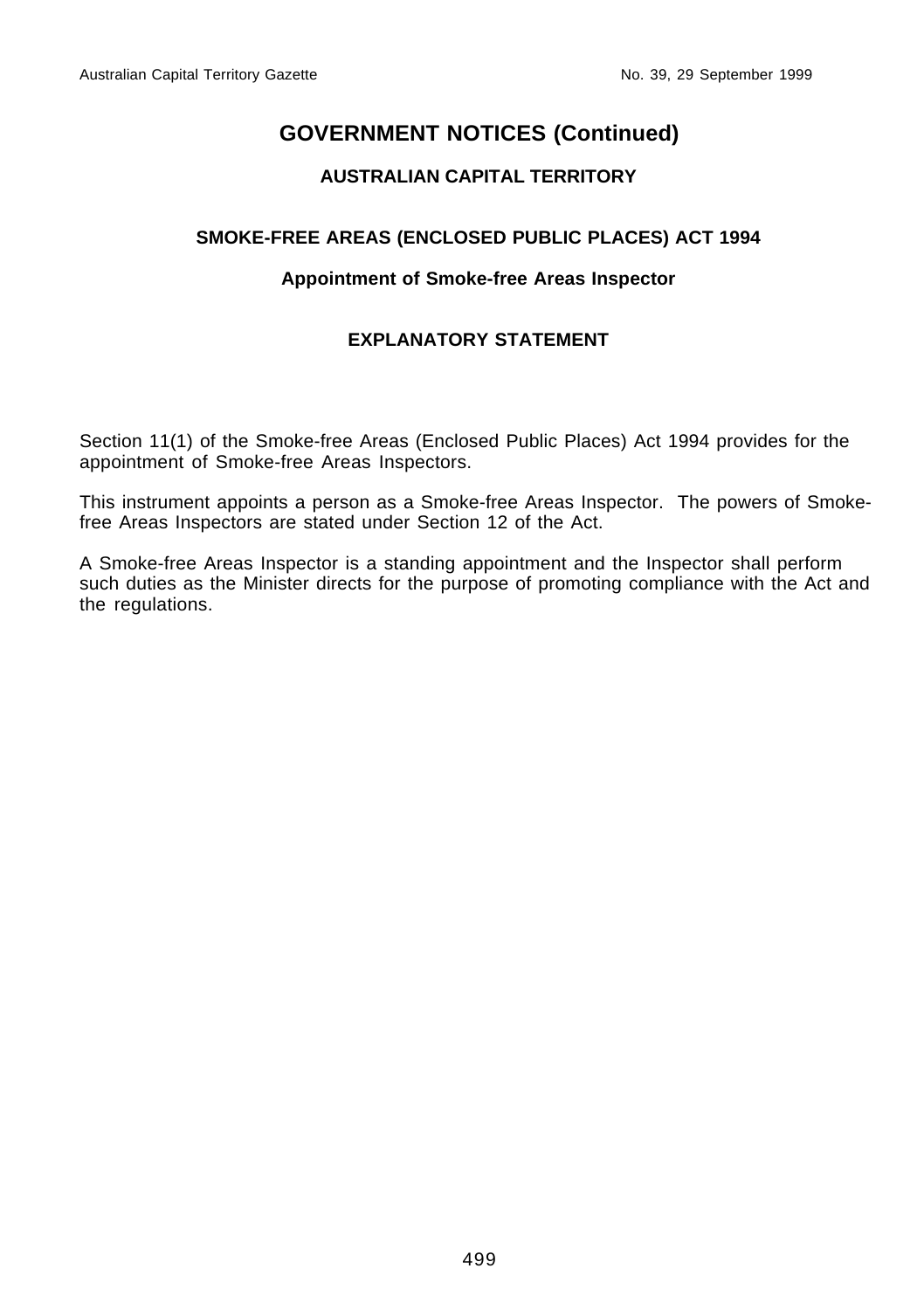#### **AUSTRALIAN CAPITAL TERRITORY**

#### **MOTOR TRAFFIC (ALCOHOL AND DRUGS) ACT 1977**

#### **APPOINTMENT**

In pursuance of Section 6 (3) of the Motor Traffic (Alcohol and Drugs) Act 1977,

I, Michael Moore, Minister for Health and Community Care**, HEREBY APPOINT**

PAUL GREGORY IMHOFF to be an analyst for the purposes of the Act.

Dated this 21<sup>st</sup> day of September 1999

**Michael Moore** Minister for Health and Community Care

#### **AUSTRALIAN CAPITAL TERRITORY**

#### **MOTOR TRAFFIC (ALCOHOL AND DRUGS) ACT 1977**

#### **APPOINTMENT**

#### **EXPLANATORY STATEMENT**

Section 6 (3) of the Motor Traffic (Alcohol and Drugs) Act 1977 provides that the Minister may, by notice in writing, appoint such analysts as he or she considers necessary for the purposes of the Act.

Officers of the ACT Government Analytical Laboratory are appointed as analysts under the Act for the purposes of detection, measurement, and certification of the presence of alcohol and other drugs in body fluids.

The attached instrument appoints Paul Gregory Imhoff as an analyst under Section 6(3) of the Motor Traffic (Alcohol and Drugs) Act 1977.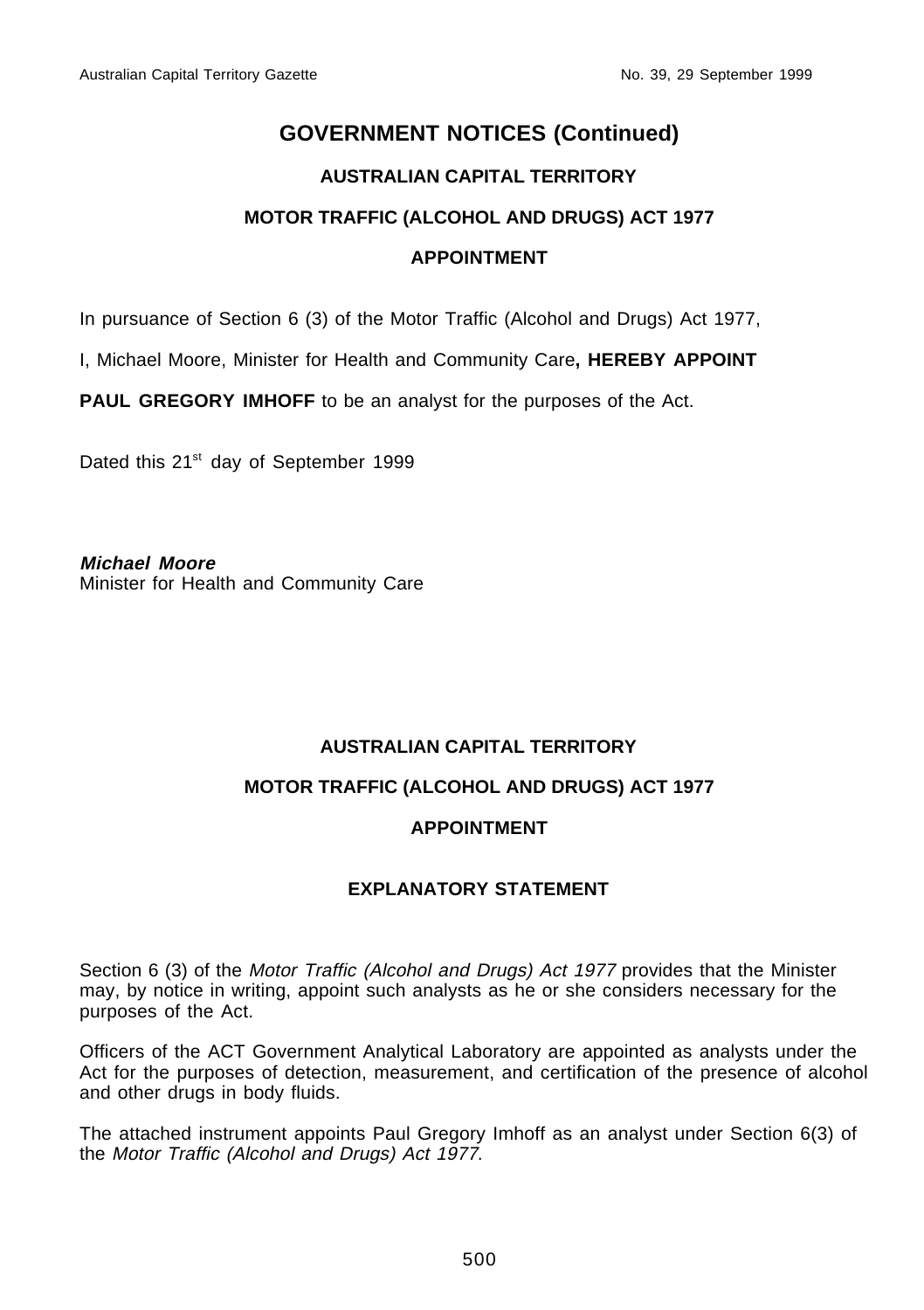## **PRIVATE NOTICES**

**IN THE ESTATE** of **JOHN LESLIE SHEEHAN** late of 50 Atherton Street, Downer in the Australian Capital Territory, Retired Public Servant, Deceased.

#### **NOTICE OF INTENDED DISTRIBUTION OF ESTATE**

Any person having any claim upon the estate of the late **JOHN LESLIE SHEEHAN** late of 50 Atherton Street, Downer in the Australian Capital Territory, Retired Public Servant who died on 10<sup>th</sup> February 1999 must send particulars of the claim to the Executor **PERMANENT TRUSTEE COMPANY LIMITED** ACN 000 000 993 at 23-25 O'Connell Street Sydney NSW 2000 within two calendar months from the date of publication of this notice. After that time the executor may distribute the assets of the estate having regard only to the claims of which at the time of distribution it has notice. Letters of Administration (with the Will annexed) were granted in the Australian Capital Territory on 18 August 1999.